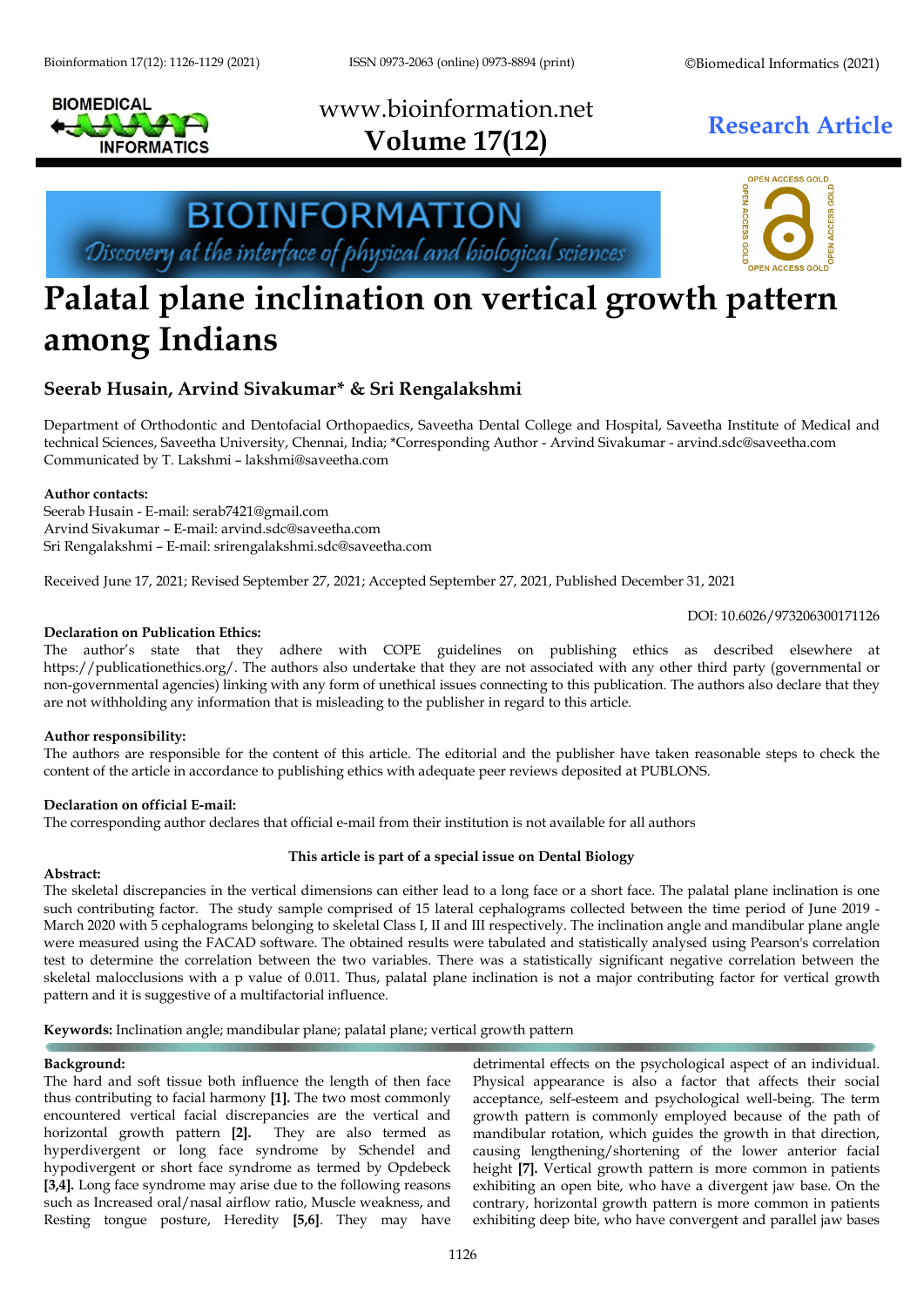**[\[8\]](https://paperpile.com/c/KJccfl/vPJh).** Mandibular plane angle has been commonly used by many investigators as prognostic criteria for measuring the vertical discrepancies. However, this has been contradicted by scieller and bjork et al., who suggest that the mandibular plane is not a sole indicator as a high angle case can also have a backwards or forward mandibular growth pattern [**9].** Furthermore, it has been termed that horizontal/vertical growth patterns could arise due to a combination of several conditions such as the dental height, inclination of the maxilla, rotation of the core of the mandible, etc. Palatal plane inclination is measured from a perpendicular to the palatal plane (ANS-PNS) dropped from S-N plane. This is indicative of the inclination of maxilla, which could either be clockwise or anticlockwise. Therefore, it is of interest to investigate the correlation between palatal plane inclination and vertical growth pattern in Indian population.



**Figure 1:** Bar chart showing mean value of mandibular plane angle and inclination angle in Class I, II and III malocclusion. Mean of the mandibular plane is 40.3o and the mean for inclination angle is 85.5o for Class I. For Class II, the mean of mandibular plane is 39.5o and the mean for inclination angle is 87.8o.The mean of mandibular plane is 38.2o and the mean for inclination angle is 86.3o for Class III. The mandibular plane angle is largest in Class I skeletal malocclusion, followed by Class II and then least in Class III. The inclination angle is maximum in Class II skeletal malocclusion, followed by Class III and then least in Class I. ( x axis - Skeletal relationship, y axis - Mean of mandibular plane angle and inclination angle; blue colour - mandibular plane angle, yellow colour - Inclination angle)

#### **Materials and Methods:**

The study was set up in the Saveetha institute of medical and technical sciences (SIMATS), chennai. Lateral cephalograms were collected from the Dental Information Archiving Software database spanning a time period of June 2019 - March 2020. Lateral cephalograms taken at a proper natural head position, with an FMA of more than 35°, without any missing teeth or any skeletal asymmetry were chosen for this study. Lateral cephalograms of poor quality and those of syndromic patients were not included in this study. 15 lateral cephalograms were randomly collected from the database, among which, 5 radiographs each were selected from Class I, II and III skeletal bases based on ANB<sup>o</sup>. Ethical clearance was obtained from the institutional review board. The lateral cephalograms were uploaded to the FACAD software for digital cephalometric tracing and analysis. The points marked on the radiographs were: Sella entry (Se), Soft tissue nasion (N'), Anterior nasal spine (ANS), Posterior nasal spine (PNS), Orbitale (Or), Porion (Po), Gonion (Go) and Menton (Mn). The angular values of Inclination angle and mandibular plane (MP) angle were measured. Inclination angle was measured from a perpendicular drawn

from Se-N' line at N' to the palatal plane (ANS-PNS) and mandibular plane (MP) angle was measured between Frankfurt horizontal plane (Po-Or) and Mandibular plane (Go-Me). All the measured values from all the patients were tabulated and were subjected to statistical analysis using SPSS software version 23. Descriptive statistics showing mean and standard deviation and Pearson's correlation tests were performed to determine the correlation between inclination angle and mandibular plane angle in vertical growing individuals.

**Table 1:** Table showing pearson's correlation test to compare the correlation between mandibular plane angle and inclination angle in all 3 skeletal malocclusions.There is a moderate negative correlation between the two angles (mandibular plane angle and inclination angle), which is statistically significant as P value is 0.011 **Correlations**



**Figure 2**: Scatter dot graph showing the results for Pearson's correlation test between mandibular plane angle and inclination angle in all 3 skeletal malocclusions. Figure shows a moderate negative correlation between the two angles, which is statistically significant as P value is 0.011. (x axis - mandibular plane angle; y axis - inclination angle)

#### **Results and Discussion:**

Descriptive statistics showing mean of Mandibular Plane Angle and Inclination Angle in Class I, II and III malocclusions are depicted in **(Figure 1)**. **(Table 1)** and **(Figure 2)** show results of Pearson's correlation test, which has a statistically significant negative correlation as P value is <0.05. Our team has been associated with various clinical trials **[\[1](https://paperpile.com/c/KJccfl/XdaSe)0]**, in vitro studies **[\[11–1](https://paperpile.com/c/KJccfl/p65Z+rX1S+v6djJ+oWmN+7tZ8+4XQO)6]**, Finite element studies **[\[1](https://paperpile.com/c/KJccfl/7nNi)7-19]** and a couple of prospective studies **[\[20-24](https://paperpile.com/c/KJccfl/Pup6+gIVsR+YK7S+BfPy+lTGb)]** spanning the last couple of years. This retrospective study was done with the data obtained from our vast university database. The need for further research in the field of orthodontics regarding the growth pattern of every individual stemmed the ideal for this study. Lateral cephalograms have been in use for a prolonged period of time for studies involving the growth and development of facial skeletal structures.**[\[2](https://paperpile.com/c/KJccfl/SlEF)5]** They are easy to interpret, economical and also ideal in catering to the needs of an orthodontic set up. Since the other alternatives like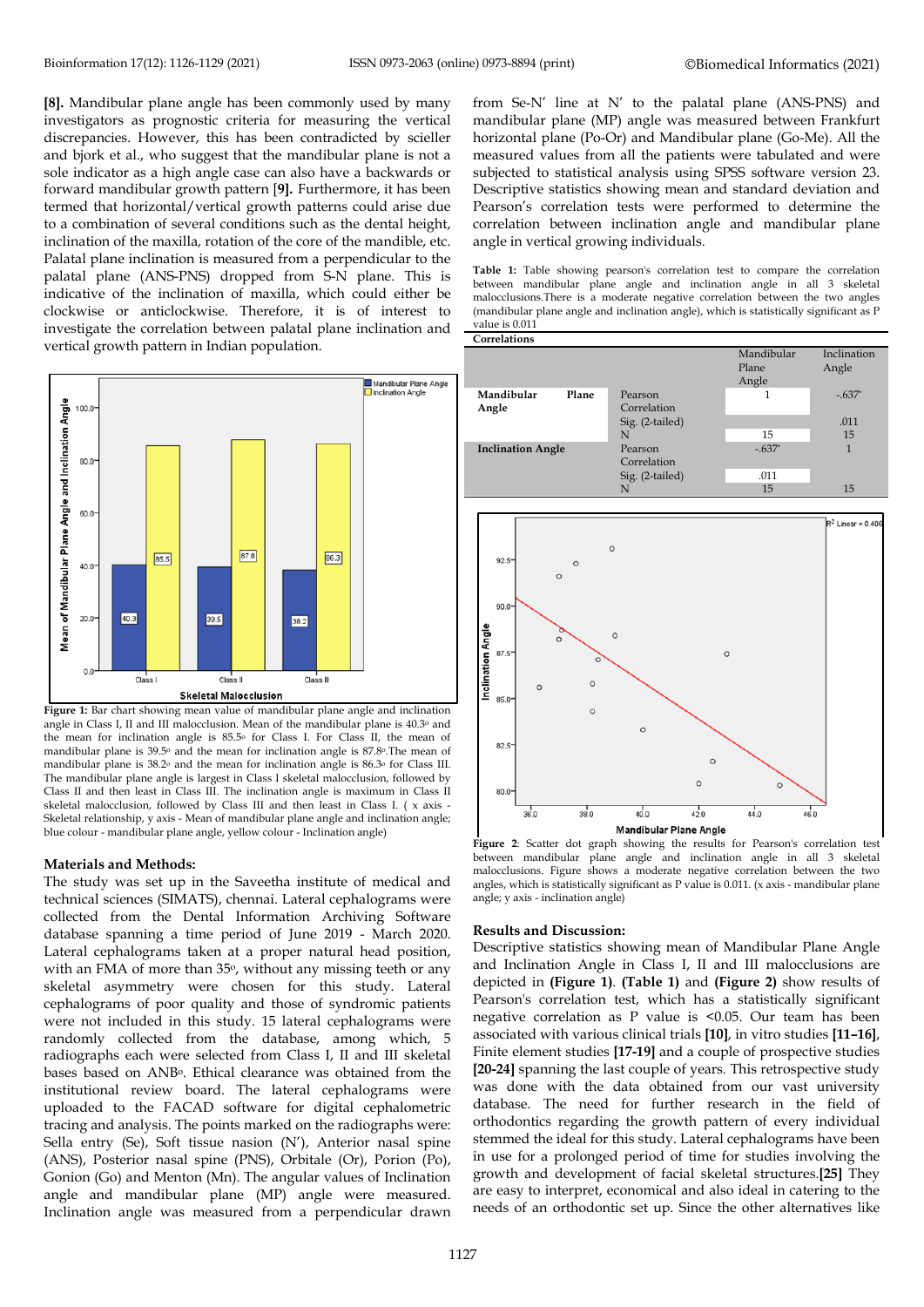CBCT are too expensive and pose a threat of increased radiation exposure, lateral cephalograms were opted for this study. The aim of this research was to evaluate the correlation between inclination angle and mandibular plane angle in vertically growing patients.

Palatal plane inclination has been shown to have an impact on the growth pattern of many individuals. This is especially true in cases of open bite, where the posterior end of the palate is tipped down along with the maxillary molars, which acts as a fulcrum to rotate the mandible downwards and backwards **[\[2](https://paperpile.com/c/KJccfl/VPu4)6].** The greater degree of angulation between the mandibular plane the palatal plane also necessitates the overgrowth of the dentoalveolar portion to mask the malocclusion **[\[2](https://paperpile.com/c/KJccfl/xuoc)7].** This might not always be the case as in such situations, the malocclusion may manifest in the form of an open bite. A vertical pattern of growth also has detrimental effects on the musculature surrounding the chin, namely mentalis muscle. The backward mandibular rotation in a vertical growth pattern results in stretching of the mentalis muscle into forcefully closing the lower lip **[\[2](https://paperpile.com/c/KJccfl/hx60)8].** This inturn enforces its aberrant forces onto the lower teeth, and in turn, gets trapped underneath the upper anterior teeth, as in case of class II division I. Studies conducted by Cangialosi show palatal plane angle to be coincident with open bite and deep bite **[\[2](https://paperpile.com/c/KJccfl/SjPG)9].** Although palatal plane is stable, it is highly variable in its inclination **[\[30](https://paperpile.com/c/KJccfl/mdc5)].** Larger basal plane angles are mostly common with open bite cases, which is due to both mandibular plane as well as palatal plane **[\[31](https://paperpile.com/c/KJccfl/ha4s)].** Studies show that the sagittal orientation of the palatal plane is stable, owing to the parallel natures of the growth curves, which is longitudinal in nature **[\[32](https://paperpile.com/c/KJccfl/RQw9)].**

Other parameters like dental heights, gonial angle, occlusal inclination and mandibular plane angle are also commonly used as prognostic indicators for vertical discrepancies. Gonial angle, however, is said to decrease with age. This decrease was least in mandibular plane angle. From this study, it is evident that the palatal plane inclination has a moderate negative correlation with the mandibular plane. This might show a lesser influence of inclination angle on the vertical growth pattern. This finding is suggestive of the compensatory rotation of the mandible, to counter the effects of the palatal plane inclination. Also, considering the fact that for all the patients with a vertical growth pattern, palatal plane inclination might not be the only cause and this would in turn be suggestive of a multifactorial influence. There is still scope for precise evaluation in future studies, by increasing the sample size and also involving more parameters to measure **[\[1](https://paperpile.com/c/KJccfl/3Vg0)9].** Future studies should aim at involving all growth patterns with all the variables, which have an impact on the growth pattern of the jaw bases as vertical discrepancies are multi factorial.

#### **Conclusion:**

Data shows that the inclination angle does not increase with mandibular plane angle. However, it has a significant negative correlation to mandibular plane angle. Thus, the inclination angle does not influence the vertical growth pattern in our population.

#### **References:**

- **[1]** [Rathi SS & Sivakumar A.](http://paperpile.com/b/KJccfl/028n) *[Indian Journal of Public Health](http://paperpile.com/b/KJccfl/028n)  Research & Development.* [2019](http://paperpile.com/b/KJccfl/028n).**[10](http://paperpile.com/b/KJccfl/028n)**[:319.](http://paperpile.com/b/KJccfl/028n)
- **[2]** [Morris DH.](http://paperpile.com/b/KJccfl/Zj4a) *[American Journal of Physical Anthropology.](http://paperpile.com/b/KJccfl/Zj4a)* [1961.](http://paperpile.com/b/KJccfl/Zj4a)**[19:](http://paperpile.com/b/KJccfl/Zj4a)**[8](http://paperpile.com/b/KJccfl/Zj4a)5 [http://dx.doi.org/10.1002/ajpa.1330190109](http://paperpile.com/b/KJccfl/Zj4a)
- **[3]** [Schendel SA](http://paperpile.com/b/KJccfl/Avpa) *[et al.](http://paperpile.com/b/KJccfl/Avpa) [American Journal of Orthodontics.](http://paperpile.com/b/KJccfl/Avpa)* [1976.](http://paperpile.com/b/KJccfl/Avpa)**[70:](http://paperpile.com/b/KJccfl/Avpa)**[398.](http://paperpile.com/b/KJccfl/Avpa) [PMID: 1067758]
- **[4]** [Opdebeeck H & Bell WH.](http://paperpile.com/b/KJccfl/497r) *[American Journal of](http://paperpile.com/b/KJccfl/497r)  Orthodontics[.](http://paperpile.com/b/KJccfl/497r)* 197[8.](http://paperpile.com/b/KJccfl/497r)**[73](http://paperpile.com/b/KJccfl/497r)**[:499.](http://paperpile.com/b/KJccfl/497r) [PMID: 277066]
- **[5]** [Devishree RA.](http://paperpile.com/b/KJccfl/RgZE) *[Journal of Medical Science And Clinical](http://paperpile.com/b/KJccfl/RgZE)  Research*[.](http://paperpile.com/b/KJccfl/RgZE) 201[6.](http://paperpile.com/b/KJccfl/RgZE)
- http://dx.doi.org/10.18535/jmscr/v4i8.34 **[6]** [SP & Priyanka S.](http://paperpile.com/b/KJccfl/8adv) *[Journal of Medical Science And Clinical](http://paperpile.com/b/KJccfl/8adv)  Research*[. 2016.](http://paperpile.com/b/KJccfl/8adv)
- <http://dx.doi.org/10.18535/jmscr/v4i8.88> **[7]** [Nahoum HI.](http://paperpile.com/b/KJccfl/s88I) *[American Journal of Orthodontics.](http://paperpile.com/b/KJccfl/s88I)* [1971.](http://paperpile.com/b/KJccfl/s88I)**[59:](http://paperpile.com/b/KJccfl/s88I)**[273.](http://paperpile.com/b/KJccfl/s88I) [PMID: 5276728**]**
- **[8]** [Muller G.](http://paperpile.com/b/KJccfl/vPJh) *[Journal of Dental Research](http://paperpile.com/b/KJccfl/vPJh)*[.](http://paperpile.com/b/KJccfl/vPJh) 196[3.](http://paperpile.com/b/KJccfl/vPJh)**[42:](http://paperpile.com/b/KJccfl/vPJh)**[3](http://paperpile.com/b/KJccfl/vPJh)85. http://dx.doi.org/10.1177/00220345630420014601
- **[9]** Skieller V *et al. American Journal of Orthodontics.*  1984.**86**:359–70. [PMID: 6594058]
- **[10]** Kumar V A *et al. International Journal of Dental Sciences and Research*. 2014.**2:**7[.](http://dx.doi.org/10.12691/ijdsr-2-4a-3)
- **[11]** [Ravikumar D](http://paperpile.com/b/KJccfl/JRJT) *[et al. Journal of Oral Biology and Craniofacial](http://paperpile.com/b/KJccfl/JRJT)  Research[.](http://paperpile.com/b/KJccfl/JRJT)* 201[9.](http://paperpile.com/b/KJccfl/JRJT)**[9](http://paperpile.com/b/KJccfl/JRJT)**[:193.](http://paperpile.com/b/KJccfl/JRJT) [PMID: 31211035]
- **[12]** [Samantha C](http://paperpile.com/b/KJccfl/XdaSe) *[et al. J Clin Diagn Res](http://paperpile.com/b/KJccfl/XdaSe)*[. 2017](http://paperpile.com/b/KJccfl/XdaSe).**[11:](http://paperpile.com/b/KJccfl/XdaSe)**[ZC40.](http://paperpile.com/b/KJccfl/XdaSe) [PMID: 28571259]
- **[13]** [Vikram NR](http://paperpile.com/b/KJccfl/rX1S) *[et al.](http://paperpile.com/b/KJccfl/rX1S)*. *[J Clin Diagn Res](http://paperpile.com/b/KJccfl/rX1S)*[. 2017](http://paperpile.com/b/KJccfl/rX1S).**[11:](http://paperpile.com/b/KJccfl/rX1S)**[ZL02.](http://paperpile.com/b/KJccfl/rX1S) [PMID: 28274084]
- **[14]** [Kamisetty SK](http://paperpile.com/b/KJccfl/v6djJ) *[et al.](http://paperpile.com/b/KJccfl/v6djJ) [J Clin Diagn Res](http://paperpile.com/b/KJccfl/v6djJ)*[. 2015](http://paperpile.com/b/KJccfl/v6djJ).**[9](http://paperpile.com/b/KJccfl/v6djJ)**[:ZC04.](http://paperpile.com/b/KJccfl/v6djJ) [PMID: 26501002]
- **[15]** [Viswanath A](http://paperpile.com/b/KJccfl/oWmN) *[et al](http://paperpile.com/b/KJccfl/oWmN)*[..](http://paperpile.com/b/KJccfl/oWmN) *[Niger J Clin Pract](http://paperpile.com/b/KJccfl/oWmN)*[. 2015.](http://paperpile.com/b/KJccfl/oWmN)**[18:](http://paperpile.com/b/KJccfl/oWmN)**[1–7.\[](http://paperpile.com/b/KJccfl/oWmN)PMID: 25511335]
- **[16]** Felicita AS. *Dental Press J Orthod*. 2017.**22:**47–55. [PMID: 29160344]
- **[17]** Rubika J *[et al.](http://paperpile.com/b/KJccfl/4XQO) [World Journal of](http://paperpile.com/b/KJccfl/4XQO) Dentistry.* [2015.](http://paperpile.com/b/KJccfl/4XQO)**6**[:161.](http://paperpile.com/b/KJccfl/4XQO) <http://dx.doi.org/10.5005/jp-journals-10015-1334>
- **[18]** [Sivamurthy G](http://paperpile.com/b/KJccfl/7nNi) *[et al.](http://paperpile.com/b/KJccfl/7nNi) [Progress in Orthodontics.](http://paperpile.com/b/KJccfl/7nNi)* 2016.**[17.](http://paperpile.com/b/KJccfl/7nNi)** [PMID: 26780464[\]](http://dx.doi.org/10.1186/s40510-016-0117-1)
- **[19]** [Jain RK.](http://paperpile.com/b/KJccfl/PPkKG) *[Journal Of Clinical And Diagnostic Research](http://paperpile.com/b/KJccfl/PPkKG)*[. 2014.](http://paperpile.com/b/KJccfl/PPkKG)  [\[PMID: 25177631\]](http://paperpile.com/b/KJccfl/PPkKG)
- **[20]** Krishnan S *et al. Indian Journal of Dental Research*. 2018.**29:**137. [PMID: 29652003]
- **[21]** Ramesh Kumar KR *et al. Am J Orthod Dentofacial Orthop*. 2011.**140**:479. [PMID: 21967934]
- **[22]** Felicita AS. *Saudi Dent J*. 2017.**29**:185. [PMID: 29033530]
- **[23]** [Felicita A](http://paperpile.com/b/KJccfl/YK7S) *[et al.](http://paperpile.com/b/KJccfl/YK7S) [Indian Journal of Dental Research](http://paperpile.com/b/KJccfl/YK7S)*[.](http://paperpile.com/b/KJccfl/YK7S)  [2012.](http://paperpile.com/b/KJccfl/YK7S)**[23](http://paperpile.com/b/KJccfl/YK7S)**[:305. \[PMID: 23059564\]](http://paperpile.com/b/KJccfl/YK7S)
- **[24]** [Dinesh SPS](http://paperpile.com/b/KJccfl/BfPy) *[et al. J Clin Diagn Res.](http://paperpile.com/b/KJccfl/BfPy)* [2013.](http://paperpile.com/b/KJccfl/BfPy)**[7:](http://paperpile.com/b/KJccfl/BfPy)**[2623–6.](http://paperpile.com/b/KJccfl/BfPy) [PMID: 24392423]
- **[25]** [Felicita AS & Sumathi Felicita A.](http://paperpile.com/b/KJccfl/lTGb) *[The Saudi Dental](http://paperpile.com/b/KJccfl/lTGb)  Journal*[.](http://paperpile.com/b/KJccfl/lTGb) 201[8.](http://paperpile.com/b/KJccfl/lTGb)**[30:](http://paperpile.com/b/KJccfl/lTGb)**[265.](http://paperpile.com/b/KJccfl/lTGb) [PMID: [29942113\]](https://www.ncbi.nlm.nih.gov/pubmed/29942113)
- **[26]** [Isaacson JR](http://paperpile.com/b/KJccfl/SlEF) *[et al. Angle Orthod.](http://paperpile.com/b/KJccfl/SlEF)* [1971.](http://paperpile.com/b/KJccfl/SlEF)**[41:](http://paperpile.com/b/KJccfl/SlEF)**[219–29.](http://paperpile.com/b/KJccfl/SlEF) [PMID: 5283670]
- **[27]** [Sassouni V & Nanda](http://paperpile.com/b/KJccfl/VPu4) S. *[American Journal of Orthodontics.](http://paperpile.com/b/KJccfl/VPu4)*  [1964.](http://paperpile.com/b/KJccfl/VPu4)**[50](http://paperpile.com/b/KJccfl/VPu4)**:801[.](http://paperpile.com/b/KJccfl/VPu4)
- **[28]** [Scott JH.](http://paperpile.com/b/KJccfl/xuoc) *[Am J Orthod.](http://paperpile.com/b/KJccfl/xuoc)* [1958.](http://paperpile.com/b/KJccfl/xuoc)**[44:](http://paperpile.com/b/KJccfl/xuoc)**[507–12.](http://paperpile.com/b/KJccfl/xuoc)
- **[29]** [Schudy FF.](http://paperpile.com/b/KJccfl/hx60) *[Angle Orthod](http://paperpile.com/b/KJccfl/hx60)*[. 1965.](http://paperpile.com/b/KJccfl/hx60)**[35:](http://paperpile.com/b/KJccfl/hx60)**[36–50.](http://paperpile.com/b/KJccfl/hx60) [PMID: 14258830]
- **[30]** [Cangialosi TJ.](http://paperpile.com/b/KJccfl/SjPG) *[American Journal of Orthodontics](http://paperpile.com/b/KJccfl/SjPG)*[.](http://paperpile.com/b/KJccfl/SjPG)  [1984.](http://paperpile.com/b/KJccfl/SjPG)**[85](http://paperpile.com/b/KJccfl/SjPG)**[:28.](http://paperpile.com/b/KJccfl/SjPG) [PMID: 6581725[\]](http://dx.doi.org/10.1016/0002-9416(84)90120-9)
- **[31]** Sivakumar [A](http://paperpile.com/b/KJccfl/mdc5) *[et al.](http://paperpile.com/b/KJccfl/mdc5) [B](http://paperpile.com/b/KJccfl/mdc5)iology*[. 2021](http://paperpile.com/b/KJccfl/mdc5)**[.1](http://paperpile.com/b/KJccfl/mdc5)0:** [438. \[](http://paperpile.com/b/KJccfl/mdc5)PMID: 34069082]
- **[32]** [Enlow DH & Bostwick J.](http://paperpile.com/b/KJccfl/ha4s) *[Plastic and Reconstructive](http://paperpile.com/b/KJccfl/ha4s)  Surgery.* [1](http://paperpile.com/b/KJccfl/ha4s)977[.](http://paperpile.com/b/KJccfl/ha4s)**[59](http://paperpile.com/b/KJccfl/ha4s)**:116[.](http://paperpile.com/b/KJccfl/ha4s)